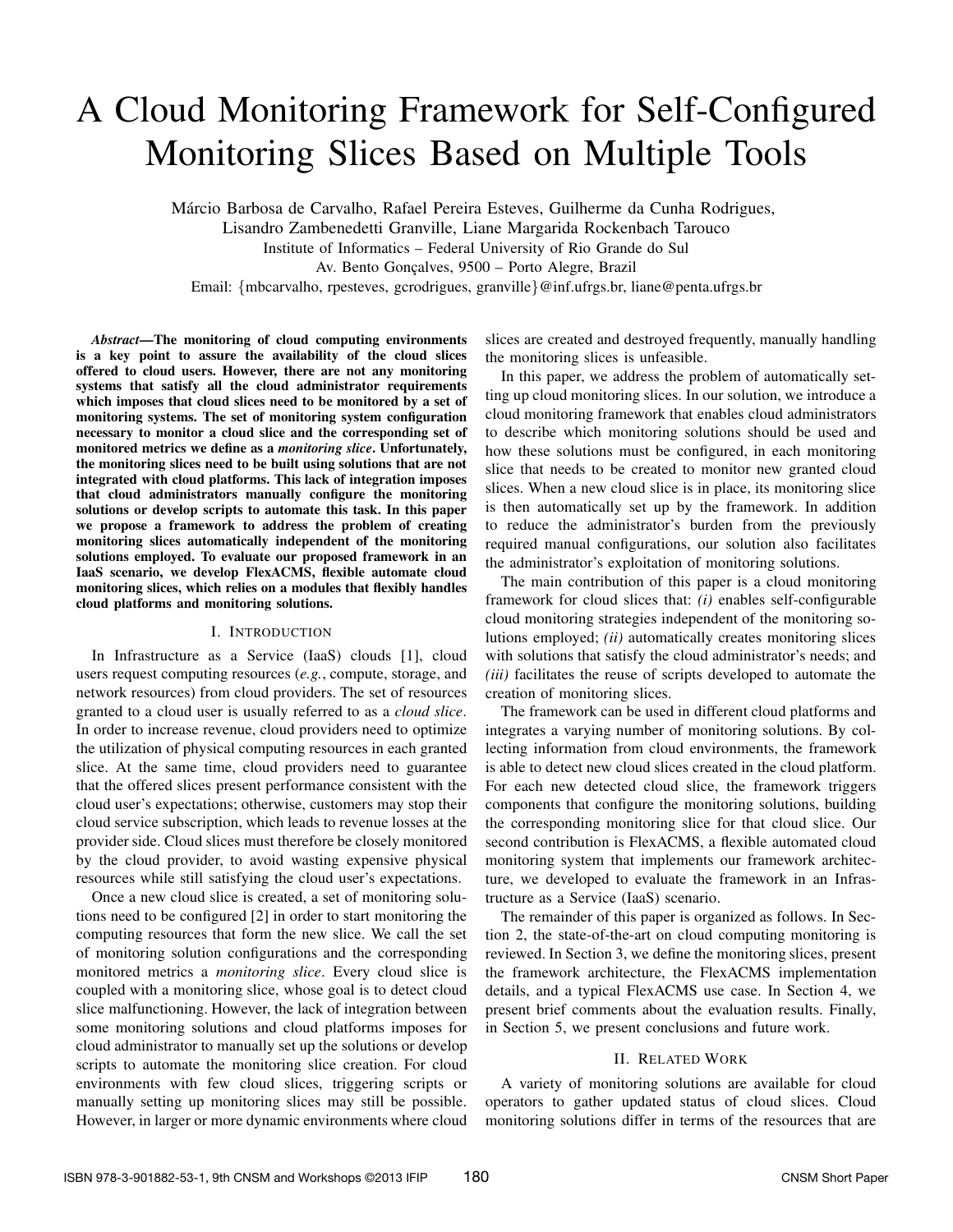monitored (*e.g.*, servers, storage, network, services), the ability to monitor heterogeneous environments built using different technologies, and the ease of configuration and use. In this section we review relevant cloud monitoring solutions.

Private Cloud Monitoring Systems (PCMONS) [3] is an open-source system for cloud monitoring that abstracts the heterogeneity of a cloud through a layer called Integration, which allows uniform monitoring of different cloud platforms and different virtualization technologies.

Amazon CloudWatch [4] enables scalable and flexible monitoring of Amazon cloud resources and services [5]. Amazon CloudWatch offers several monitoring functionalities, including a set of basic metrics, user-defined metrics, statistics, graphics presentation, and self-configuration.

Runtime Model for Cloud Monitoring (RMCM) [6] is a solution for monitoring all layers of a cloud environment, from the physical substrate to the hosted applications. RMCM provides customizable views of the monitored resources for different interested users (*e.g.*, cloud operators, end-users).

Global Monitoring systEm (GMonE) [2] is a cloud monitoring solution engaged in providing measures of appropriate metrics to clients and providers. On the client-side, GMonE provides metrics related to the established Service Level Agreements (SLAs). On the provider-side, GMonE provides metrics from all levels of a IaaS cloud environment.

In addition to monitoring solutions with native support for cloud computing, traditional monitoring solutions that usually do not have native support for cloud computing, such as Nagios [7], Zabbix [8], and MRTG [9], also can be employed in cloud computing monitoring. Traditional monitoring solutions have positive aspects that are not present in cloud monitoring solutions, *e.g.*, ability to deal with heterogeneous environments and the intrinsic know-how that the administrators have about traditional monitoring solutions.

Available cloud monitoring systems present one or more features that help creating cloud monitoring slices, such as self-configuration to reduce the need for human intervention (*e.g.*, Amazon CloudWatch), ability to monitor heterogeneous infrastructures (*e.g.*, Nagios), and flexibility to adapt generic monitoring solutions to the context of cloud computing (*e.g.*, PCMONS). However, there is no solution integrating all these features in a common monitoring framework. To overcome the limitations of native cloud monitoring solutions and integrating monitoring solutions without support for cloud as well, we propose a self-configurable cloud monitoring framework that allows the automatic creation of monitoring slices using multiple monitoring solutions regardless of the monitored platform.

# III. PROPOSAL

Cloud monitoring applications should be self-configurable to both adapt to changes in the cloud platform and minimize the number of error-prone human interventions. In this section, we define the concept of monitoring slices and propose a flexible cloud monitoring framework that creates monitoring slices integrating cloud-specific and non-cloud monitoring solutions that are automatically configured to reflect the creation

of new cloud slices. We also provide implementation details of FlexACMS, a flexible automated cloud monitoring system, that was developed using the framework architecture to build monitoring slices as depicted on Figure 1.

## *A. Monitoring slices and Framework architecture*

*Monitoring Slices* reflect all the monitoring information about a cloud slice which is composed by the collected values of the metrics monitored and the configuration of the monitoring solutions that are needed to collect these metrics. Monitoring slices are composed of monitoring solutions tackling diverse needs of cloud administrators because the monitoring solutions do not fulfill all cloud administrator needs [2]. Figure 1 depicts cloud slices coupled with their corresponding monitoring slices using native cloud monitoring solutions (*i.e.*, OpenStack Ceilometer [10]) and non-cloud monitoring solutions (*i.e.*, Nagios [7], and MRTG [9]).



Fig. 1. Typical cloud monitoring scenario composed by cloud-specific and non-cloud monitoring solutions

The framework enables the creation of monitoring slices when a new cloud slice is created. In addition, the framework allows cloud administrators to build monitoring slices with any available monitoring solution that better fits their needs. Thus, cloud administrators do not need to manually detect the creation of new cloud slices and configure the respective monitoring slice manually or triggering scripts. The framework is based on a modular architecture as illustrated in Figure 2. The architecture of our framework is composed of three main components: gatherers, framework core, and configurators.

*Gatherers* are responsible for collecting information about cloud platforms and for sending that information to the framework core through a REST Web service. Gatherers are developed to collect information from diverse cloud platforms using different interfaces. For example, a gatherer is developed to collect platform information using a specific interface, such as the Amazon EC2 API [11], the OGF Open Cloud Computing Interface (OCCI) [12], or the DMTF Cloud Infrastructure Management Interface (CIMI) [13]. The Amazon EC2 API is a *de facto* standard interface to cloud management and is adopted by cloud platforms such as OpenStack [14]. However, OCCI and CIMI also are proposals of standard interfaces for cloud computing management. Standard interfaces have the advantage of eliminating the need for a high number of platform-specific gatherers, *i.e.*, a small number of gatherers, one for each standard interface, can communicate with cloud platforms compliant with such standard interfaces.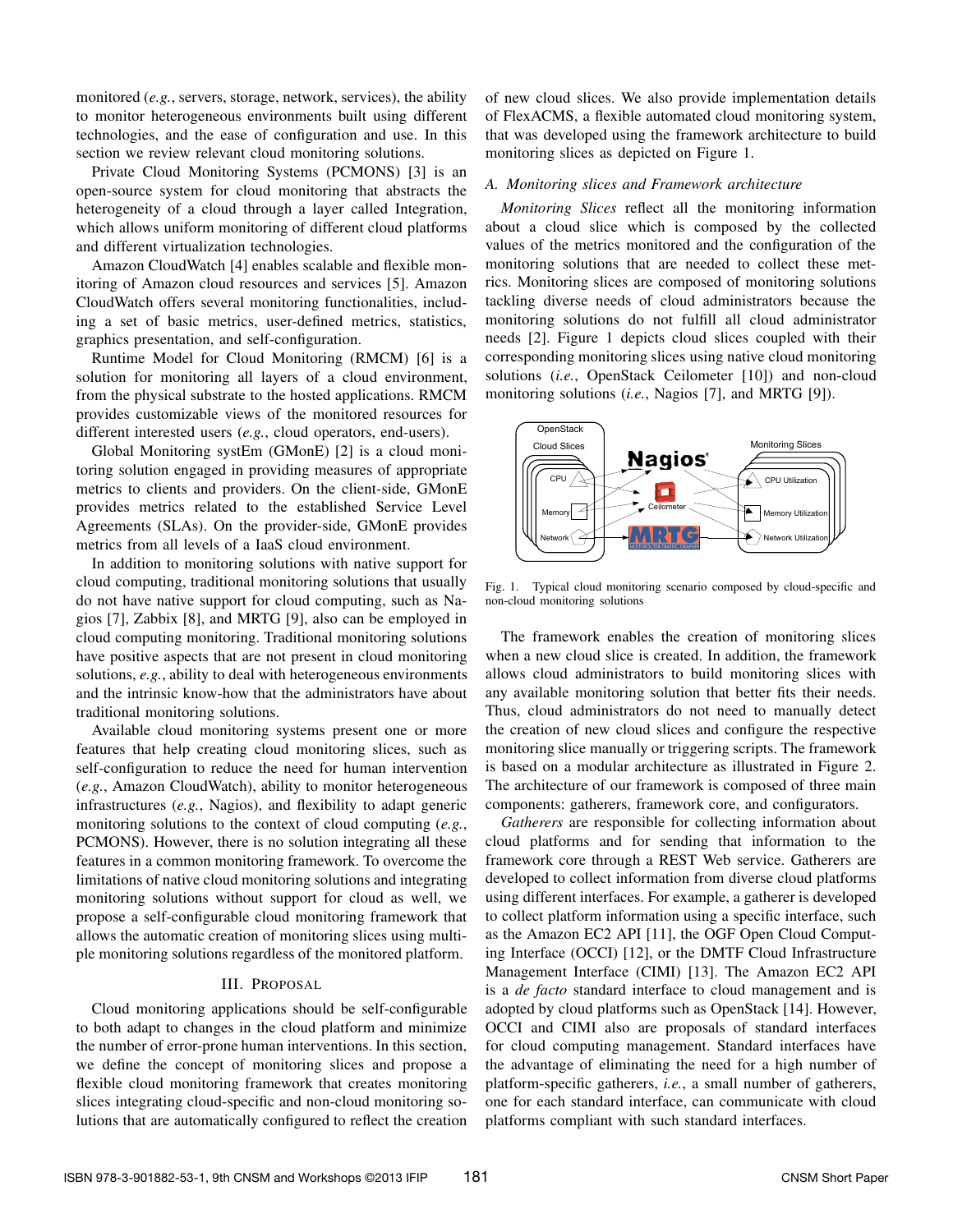

Fig. 2. Framework architecture

The *framework core* is responsible for processing the information about cloud platforms received from the gatherers, to store cloud platform information used to enable the detection of changes (*e.g.*, cloud slice creation), and to trigger configurators to actually build the corresponding monitoring slices of new detected cloud slices. The framework core receives information from gatherers through a REST Web service, which facilitates the development and deployment of gatherers.

After receiving information about cloud platforms from gatherers, the framework core tries to detect changes in the current configuration of the cloud platform, *e.g.*, if new cloud slices have been created. The *Change Detection* module looks at the identifier of each slice informed by the gatherer to compare the informed identifier to the ones currently stored in the database. If the Change Detection module finds a new slice, the module stores the new slice and inserts the detected change (new slice creation) into a change database. Of course, if the cloud platform has some facility to discover the creation of cloud slices, we do not need a change detection module. However, this facility is not available in all cloud platforms which imposes the utilization of this module.

*Configurators* are responsible for receiving information from framework core and for configuring monitoring solutions that form monitoring slices. Configurators are scripts that are registered in FlexACMS to be triggered to actually configure the monitoring solutions. Thus, the monitoring solutions must be able to be configured by scripts to be supported by FlexACMS. The *Configuration Executor* module triggers the configurators and passes, as arguments, the information that configurators need to setup the monitoring solution. Each configurator handles the peculiarities of the monitoring solutions deployed in the monitoring slice, *e.g.*, generating configuration files (Nagios) or running configuration scripts (MRTG). In fact, the scripts developed by the administrators to automate configuration tasks can be registered on the framework as Configurators. These scripts can benefit from the framework which retrieves the information that the scripts need and automates the execution when a new cloud slice is created.

In the framework, each configurator has an *interest* and a set of *conditions* that are verified. The interest indicates the type of change supported by the configurator (*e.g.*, *new slice*, *new resource*). The conditions are states that the object (*e.g.*, *slice* or *resource*) must satisfy to be configured by the configurator. For example, the configure\_mrtg configurator, presented in Figure 3, is interested on *new resource* changes because it configures the MRTG solution to monitor network interfaces which are represented as resources on the framework. However, all kind of resources of a slice (*e.g.*, CPU, memory, storage) falls in this interest. Therefore, to restrict the configurator execution to the appropriate resources, configure\_mrtg configurator must satisfy the condition that the resource identifier corresponds to *network*. Thus, interest and conditions assure that the configure\_mrtg configurator is executed only when a new network resource is created on a cloud slice.

| Name:<br>Interest: | confiqure_mrtq<br>New resource              |  |
|--------------------|---------------------------------------------|--|
| Condition:         | @resource.identifier = $^{\circ}$ /network/ |  |
| Command:           | /usr/sbin/configure mrtg.pl                 |  |
| Args:              | --slice name @slice.identifier              |  |
|                    | $-\text{-}ip$ @slice.ip                     |  |
|                    | --interface name @resource.interface        |  |

#### Fig. 3. Configurator attributes

The *Configuration Executor* module looks to the list of registered configurators, and, for each configurator, the module performs a search on the change database looking for the corresponding changes of interest. For each change matching the configurator's interests, the Configuration Executor checks if the change was not previously configured. If the change was not configured in the past, the Configuration Executor evaluates if the change satisfies all conditions defined by the configurator. If the change satisfies all conditions, the Configuration Executor can trigger the configurator to perform the configuration of the monitoring solution. However, before triggering the configurator, Configuration Executor must evaluate the arguments needed by the configurator in order to run properly. The arguments are the way which the framework core communicates with the configurators and are signaled by the "@" in the configurator definition. For example, in the configure mrtg presented in Figure 3, the Configuration Executor needs to retrieve @slice.identifier, @slice.ip, and @resource.interface from the framework database. After retrieving the arguments, the module triggers the configurator using the arguments and stores the configurator output for future analysis or debugging.

## *B. FlexACMS implementation and Use Case*

In this subsection, the scenario illustrated on Figure 1 is reviewed to present the FlexACMS implementation and its typical use case. In the illustrated scenario, cloud slices hosted by the OpenStack platform are monitored through the native cloud monitoring solution Ceilometer [10], and through noncloud monitoring solutions Nagios and MRTG. However, in the typical scenario, the administrator must manually configure Nagios and MRTG, since these traditional solutions do not satisfy the self-configuration property. Cloud slices are composed of CPU, memory, and network; and monitoring slices reflect CPU utilization, memory utilization, and network utilization.

To collect information about cloud slices and their resources, we develop an OpenStack gatherer that supports the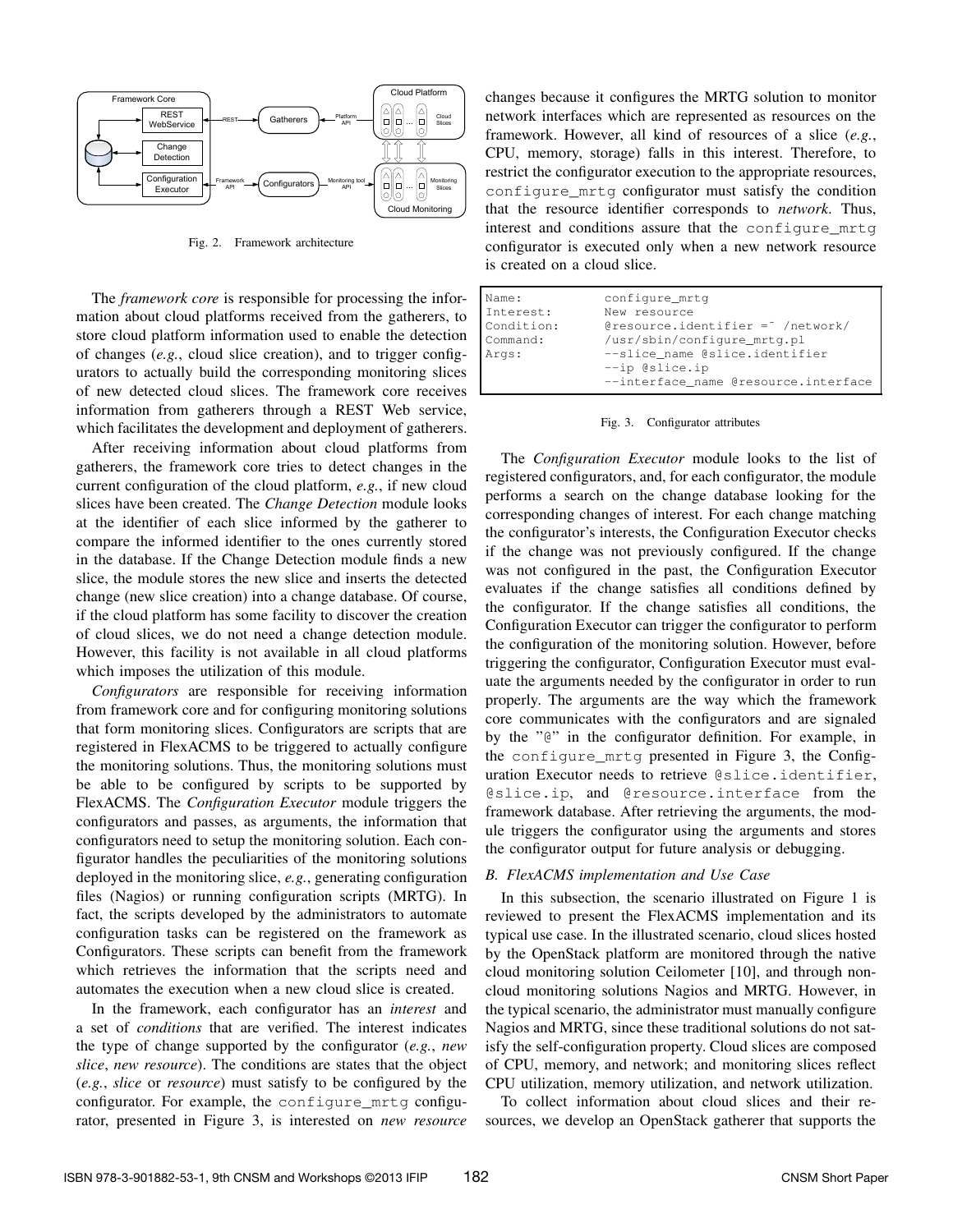OpenStack API [15] which is based on Web Services. The OpenStack gatherer was developed using Python and use several web services from the OpenStack API to collect different information. The gatherer sends the collected information to the REST Web service in the FlexACMS core.

The FlexACMS core was developed using the Ruby on Rails framework and uses a MySQL 5.5 database to store the cloud platform information. Each time that the OpenStack gatherer sends information to the FlexACMS core, the Change Detection module evaluates the received information and updates the change database storing all changes (*e.g.*, slice creations) that were performed in the OpenStack platform.

Finally, we develop configurators for both Nagios and MRTG using Perl and Bash scripts, respectivelly. Nagios uses distinct configurations for host and for service/resource status. We then need a configurator to reflect the creation of new slices (host) in Nagios, and a configurator for each monitored resource (CPU and memory). Thus, we develop three configurators to Nagios: one for slice creation, one for CPU utilization monitoring, and one for memory utilization monitoring. On the other hand, we develop a configurator for MRTG to execute scripts that actually configure MRTG: cfgmaker and indexmaker, used to create the configuration and the index page required by MRTG graphs, respectively.

Furthermore, we need to register these configurators in FlexACMS core using attributes as shown in Table I. After registering configurators, Configuration Executor module looks at the change database and finds all changes that are of interest of the configurators, evaluates if the changed objects satisfy the configurator conditions, and triggers the corresponding configurators to actually configure the monitoring solutions.

TABLE I CONFIGURATORS ATTRIBUTES TO THE USE CASE SCENARIO

| Configurator<br><b>Name</b> | <b>Interest</b> | Condition                          |
|-----------------------------|-----------------|------------------------------------|
| nagios                      | New Slice       |                                    |
| nagios_cpu                  | New Resource    | @resource.identifier $=$ /CPU/     |
| nagios_memory               | New Resource    | @resource.identifier $=$ /memory/  |
| mrtg                        | New Resource    | @resource.identifier $=$ /network/ |

Along this section, we proposed a framework with its described functionally. We develop FlexACMS using the framework architecture that is able to automatically create monitoring slices when cloud slices are created in the OpenStack platform. Moreover, because the framework withdraws from cloud administrators the burden of manually configuring monitoring slices and facilitates the automation scripts development, cloud administrators can explore a variety of monitoring solutions in the context of cloud computing to fulfill their needs. In addition to the description of the functional properties, we provide a brief evaluation about aspects which can influence the deployability of FlexACMS in real IaaS cloud scenarios.

# IV. EVALUATION

We observed the execution of a whole cycle since the creation of cloud slices on OpenStack platform to the creation of monitoring slices using Nagios configurators. We create from 1 to 10 servers on OpenStack and observe the time to create their corresponding monitoring slices using Nagios configurators to monitor the host and a resource (CPU). This observation showed that the time to create cloud slices on OpenStack was around to 65% from the whole time of the experiment. FlexACMS uses 35% of the time which is 70% used by the Nagios configurators. The time spent by OpenStack platform and Nagios configurators are related to the scheduling strategy in the creation of cloud slices and the reload process to make new configurations available, respectively. However, both are peculiarities of the platforms and monitoring solutions which affect the correct evaluation of the whole system. Thus, we need to evaluate the FlexACMS core using strategies to do not take into account gatherers and configurators peculiarities.

Despite this initial observation, further evaluation in real scenarios using diverse cloud platforms and monitoring solutions still is desirable. We need to evaluate scalability issues in regards to the framework deploying. This scalability evaluation must include a varying number of metrics that can be configured by the framework which obviously can influence the framework response time. Beyond, the scalability evaluation must consider large scenarios and whether the framework performance is affected in these scenarios.

## V. CONCLUSION

In this paper, we presented a cloud monitoring framework that supports the creation of monitoring slices, which are composed of a set of monitoring metrics and associated configurations used to monitor cloud slices on cloud platforms. Monitoring slices are built using diverse monitoring solutions including solutions that are not integrated to cloud platforms (*e.g.*, Nagios, MRTG). The framework presents a modular architecture that allows communication with diverse cloud platforms and monitoring solutions. In our modular architecture, gatherers are modules responsible to interact with cloud platforms to retrieve information about hosted cloud slices and send this information, through a REST Web service, to the framework core. Configurators are modules responsible to retrieve information from the framework core and configure monitoring solutions to build monitoring slices. Furthermore, gatherers and configurators communicate with the framework core through well defined interfaces.

As future work we want to extend the FlexACMS evaluation in IaaS scenarios and beyond evaluate scalability issues on the use of the framework, such as an increasing number of metrics per slice. After solve the problem of create monitoring slices automatically, we are able to address other related cloud monitoring issues, as the reconfiguration and destruction of monitoring slices and adaptive allocation strategies in creating new monitoring slices. We also plan to further observe how the cloud platform affects the time required to create new monitoring slices, and whether the CPU and memory utilization also would be impacted. Furthermore, we want to evaluate the framework in Platform as a Service (PaaS) and Software as a Service (SaaS) cloud models.